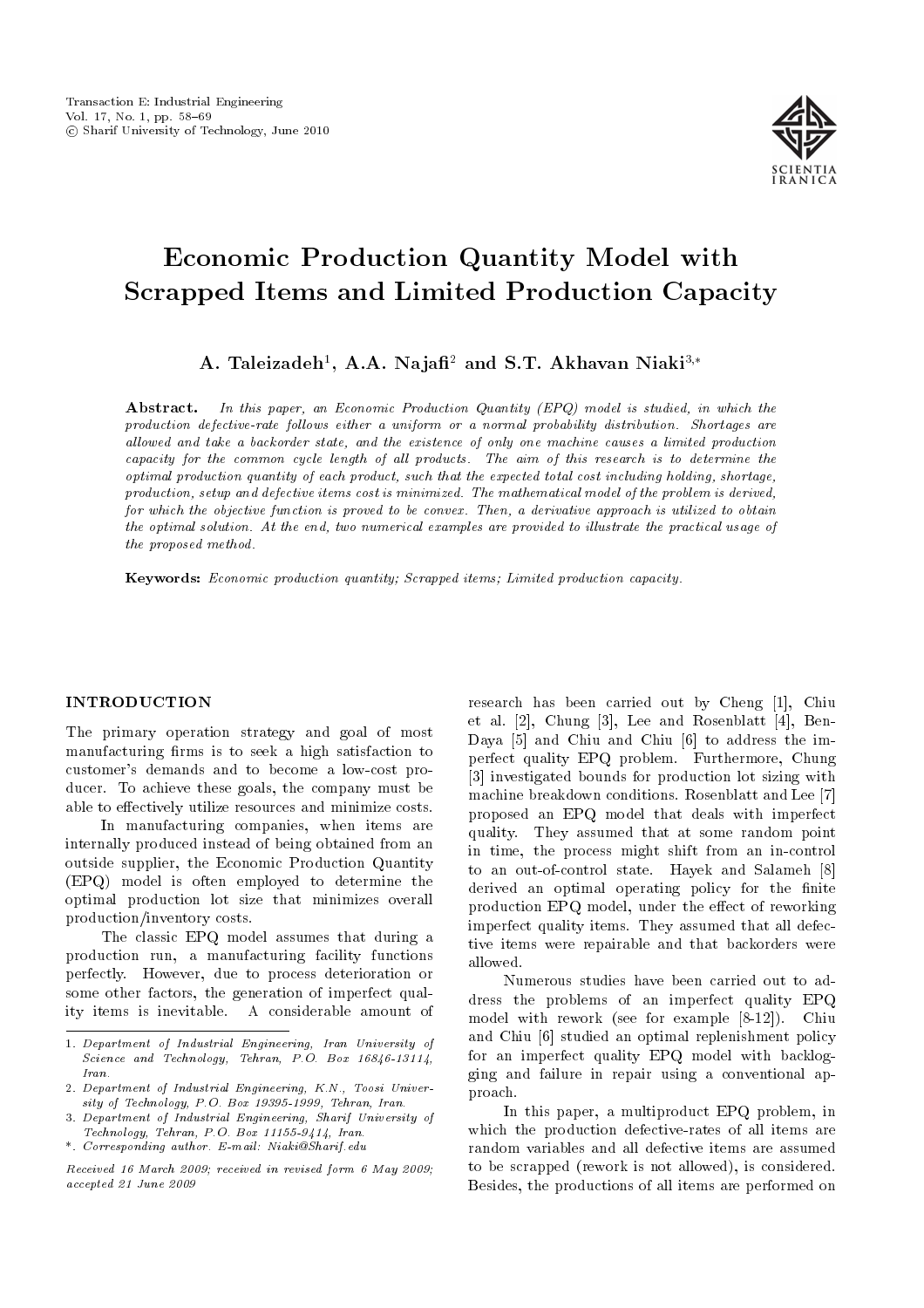a single machine, such that there is a limited capacity, also that shortages are allowed and are considered to be backorders.

The rest of the paper is organized as follows. the problem is first defined, and the mathematical model of the problem is developed. Then, the solution approach is proposed, and in order to illustrate the proposed method and its applications, two numerical examples are given. Following that, a sensitivity analysis on the model parameters is performed, and finally, the conclusion and some recommendations on future research are found.

#### PROBLEM DEFINITION AND MODELING

Imperfect production processes due to process deterioration or some other factors may randomly generate X percent of defective items at rate  $\theta$ . The inspection cost per item is involved when all items are screened. All defective items are assumed to be scrapped, i.e. no rework is allowed. The annual constant production rate  $(P)$  is much larger than the annual constant demand rate  $(D)$  as the basic assumption of the finite production model. In other words, the expected production rate of the scrapped items,  $\theta$ , can be expressed as  $\theta = PE[X]$ . Also, we assume that there is a real constant production capacity limitation on a single machine on which all products are produced, and that the setup cost is nonzero.

Since the problem at hand is of a multiproduct type, for products  $j = 1, 2, \dots, n$ , the following notations are used in this research:

 $P_i$ : The annual constant production rate of the jth product,

 $X_i$ : The production percent of the *j*th products that are defective (a random variable),

 $f_{X_j}(x_j)$ : The probability density function of  $X_j,$ 

 $\theta_i$ : The expected annual production scrapped rate of the *i*th product,

 $D_i$ : The annual constant demand of the *j*th product,

 $Q_j^B$ : The production lot size per cycle of the jth product in which shortages are allowed as backorders (a decision variable),

 $B_i$ : The allowable backorder level of the *j*th product (a decision variable),

 $I_j^1$ : The maximum units of a on-hand inventory level

when the regular production process stops.

N: The number of cycles per year,

T: The cycle length,  $T = \frac{1}{N}$  (a decision variable),

 $t_j^1$ : The production uptime of the jth product,

 $t_j^2$ : The production downtime of the jth product,

 $t_j^3$ : The permitted shortage time of the jth product,

 $t_j^4$ : The time needed to satisfy all backorders in the next production of the jth product,

 $S_i$ : The setup time of the machine to produce the jth product,

A: The constant setup cost for all products (\$/setup),

 $C_{j}^{\ P}$ : The production cost per unit of the  $j$ th product  $(\frac{\pi}{3}/\mathrm{item}),$ 

 $C_j^h$ : The holding cost per unit of the jth product per unit time (\$/item/unit time),

 $C_j^b$ : The backordering cost per unit of the jth product per unit time (\$/item/unit time),

 $C_j^s$ : The disposal cost per scrapped item of the jth product (\$/scrapped item),

 $C_A$ : The annual expected total setup cost,

 $C_P$ : The annual expected total production cost,

 $C_H$ : The annual expected total holding cost,

 $C_B$ : The annual expected total shortage cost,

 $C<sub>S</sub>$ : The annual expected total scrapped items cost,

 $E(.)$ : Denotes the expected value,

Z: The annual expected total costs.

The production rate,  $P_i$ , is always assumed to be greater than, or equal to, the demand rate,  $D_i$ . Furthermore, the production rate of the perfect quality items is assumed to be greater than, or equal to, the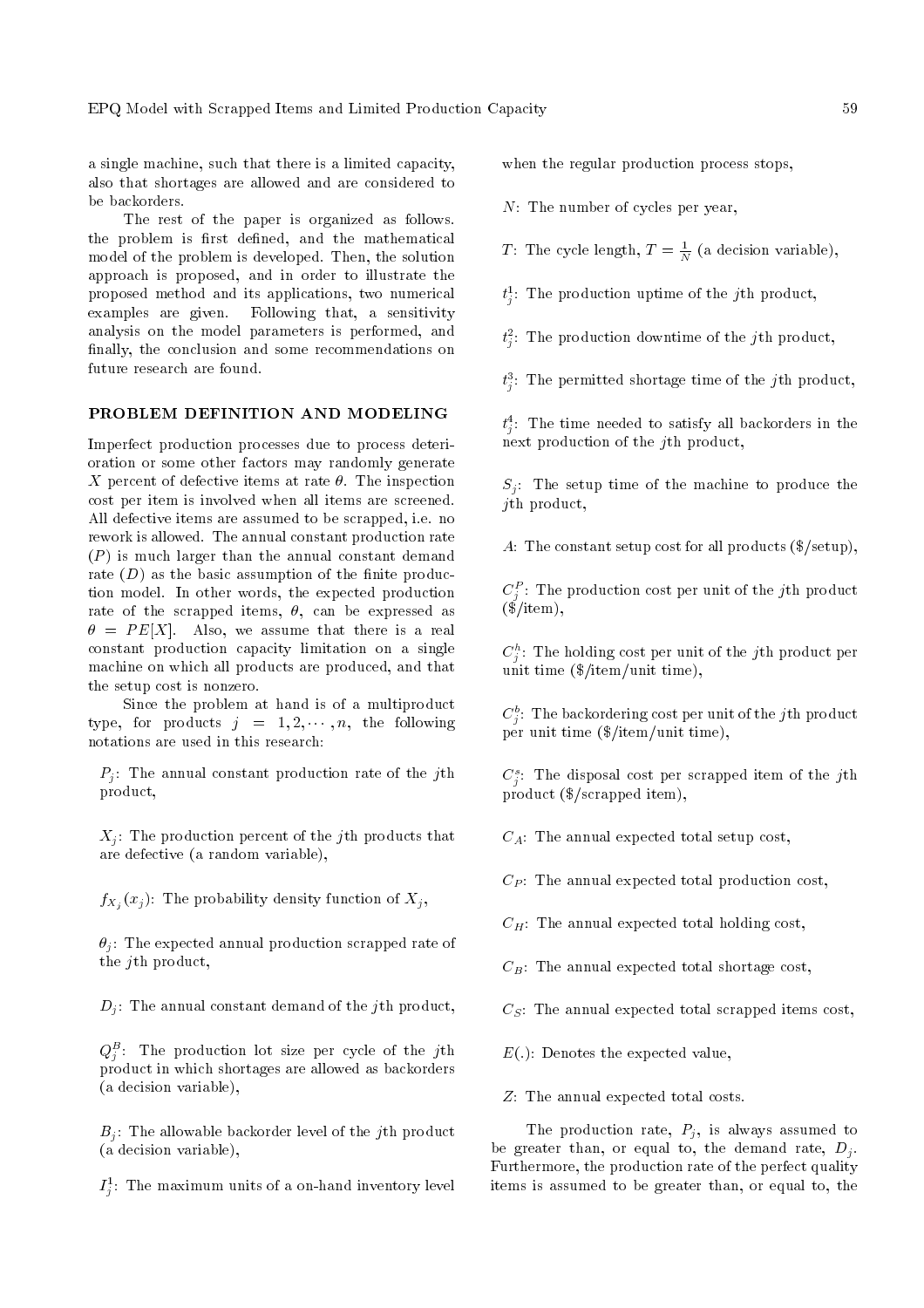sum of the demand rate and the production rate of defective items; mathematically speaking:  $P_j - \theta_j$  $D_j~\geq~0,$  or  $1~-E[X_j]~-~\frac{D_j}{P_j}$  $\frac{D_j}{P_j} \geq 0$ . Figure 1 depicts the on-hand inventory level and allowable backorder level of the EPQ model with backlogging permitted. To model the problem, a part of the modeling procedure is adopted from [8]. Since all products are manufactured on a single machine with a limited capacity, the cycle length is equal for all  $(T_1 = T_2 = \cdots = T_n = T)$ . Then, based on Figure 1, for  $j = 1, 2, \dots, n$ , we will have:

$$
T = \sum_{i=1}^{4} t_j^i = \frac{Q_j^B E(1 - X_j)}{D_j},\tag{1}
$$

$$
t_j^1 = \frac{I_j^1}{P_j - D_j - \theta_j},\tag{2}
$$

$$
I_j^1 = (P_j - D_j - \theta_j) \frac{Q_j^B}{P_j} - B_j, \qquad (3)
$$

$$
t_j^2 = \frac{I_j^1}{D_j},\tag{4}
$$

$$
t_j^3 = \frac{B_j}{D_j},\tag{5}
$$

$$
t_j^4 = \frac{B_j}{P_j - D_j - \theta_j},\tag{6}
$$

$$
(t_j^1 + t_j^4) = \frac{Q_j^B}{P_j}.
$$
\n(7)

#### The Objective Function

The objective function of the model is the summation of the expected annual production, holding, shortage, disposal and setup costs as:

$$
Z = C_P + C_H + C_B + C_S + C_A.
$$
 (8)



Figure 1. A production-inventory cycle.

In the following subsections, different parts of the objective function are described.

#### Production Cost

The production cost per unit and the production quantity per period of the  $j$ th product are  $C_j^P$  and $Q_j^B,$ respectively. Hence, the production cost of the  $j$ th product per period is  $C^P_jQ^B_j$ . While the total annual production cost of the  $j$ th product in a disjoint production policy (each product is ordered separately) is  $N \times C_j^P Q_j^P$ , this cost for the joint policy (all products have a unique ordering cycle) is  $\frac{C_j^P Q_j^B}{T}$ . Furthermore, based on Equation 1 we have:

$$
Q_j^B = \frac{T \times D_j}{E(1 - X_j)} = \frac{T \times D_j}{1 - E(X_j)}.
$$
\n(9)

Hence, the expected annual production cost will be:

$$
C_P = \sum_{j=1}^{n} \frac{C_j^P \left[ \frac{T \times D_j}{1 - E(X_j)} \right]}{T} = \sum_{j=1}^{n} \frac{C_j^P D_j}{1 - E(X_j)}.
$$
 (10)

### Holding Cost

The holding cost per unit of the jth product per unit time for both healthy and scrapped items is  $C_j^h$ . According to Figure 1, the total holding cost of healthy items per cycle and per year are shown in Equations 11 and 12, respectively:

$$
\sum_{j=1}^{n} C_j^h \left[ \frac{I_j^1}{2} (t_j^1 + t_j^2) \right], \tag{11}
$$

$$
N\sum_{j=1}^{n}C_{j}^{h}\left[\frac{I_{j}^{1}}{2}(t_{j}^{1}+t_{j}^{2})\right].
$$
\n(12)

However, Equation 12 for the joint production policy becomes:

$$
\frac{1}{T} \sum_{j=1}^{n} C_{j}^{h} \left[ \frac{I_{j}^{1}}{2} (t_{j}^{1} + t_{j}^{2}) \right].
$$
\n(13)

Finally, the expected total annual holding cost of healthy items is (see Appendix A):

$$
\sum_{j=1}^{n} C_j^h (P_j - \theta_j) \left[ \frac{(P_j - D_j - \theta_j) T \times D_j}{2(P_j)^2 (1 - E(X_j))^2} - \frac{B_j}{P_j (1 - E(X_j))} + \frac{(B_j)^2}{2D_j T (P_j - D_j - \theta_j)} \right].
$$
 (14)

Since the scrap for each product is assumed to be held until the end of its production time, based on Figure 1, the total holding costs of the scrapped items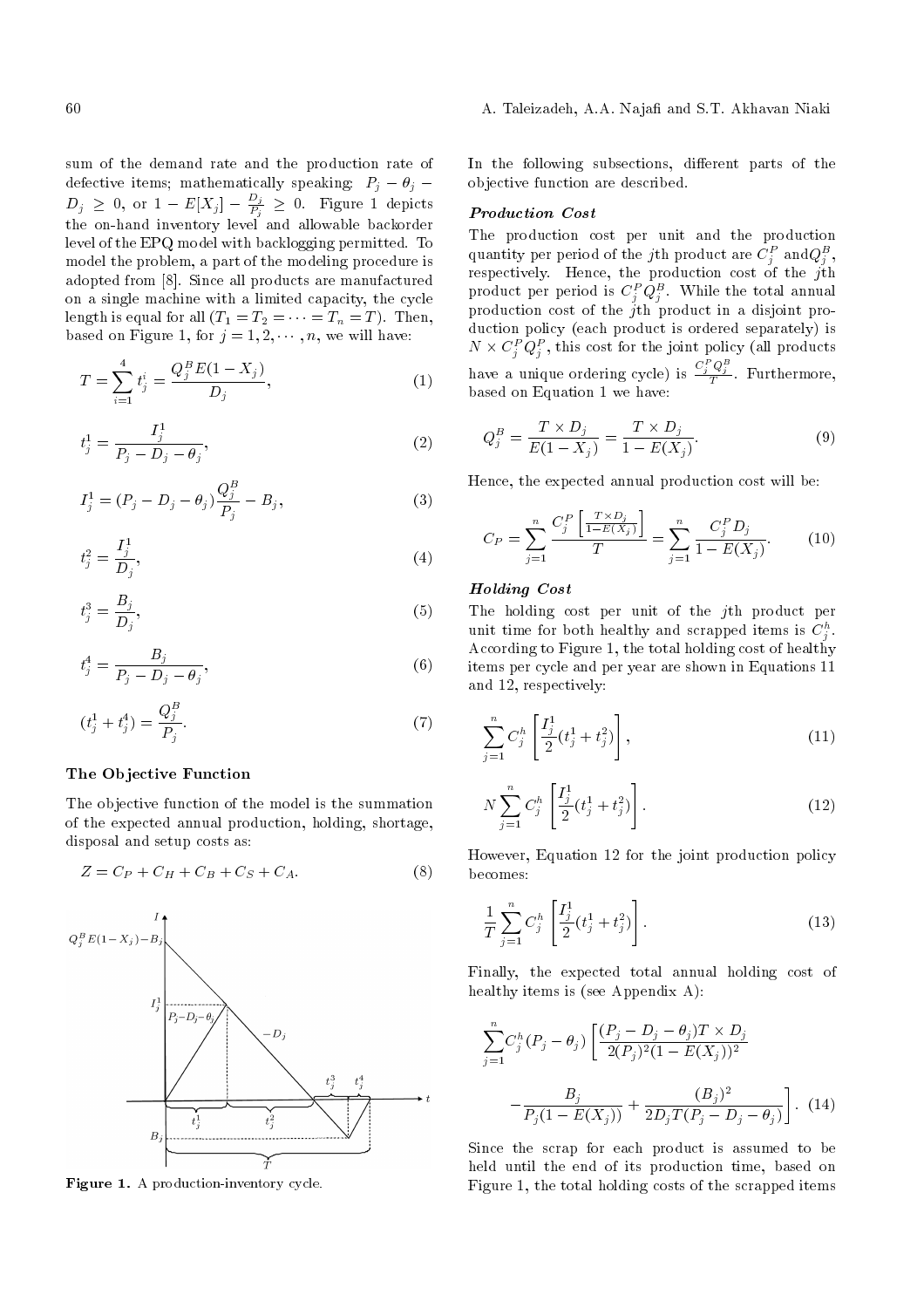per cycle and per year are shown in Equations 15 and 16, respectively:

$$
\sum_{j=1}^{n} C_j^h \left[ \frac{\theta_j(t_j^1 + t_j^4)}{2} (t_j^1 + t_j^4) \right], \tag{15}
$$

$$
N\sum_{j=1}^{n}C_{j}^{h}\left[\frac{\theta_{j}(t_{j}^{1}+t_{j}^{4})}{2}(t_{j}^{1}+t_{j}^{4})\right].
$$
\n(16)

Again, for the joint production policy, Equation 16 becomes:

$$
\frac{1}{T} \sum_{j=1}^{n} C_{j}^{h} \left[ \frac{\theta_{j} (t_{j}^{1} + t_{j}^{4})}{2} (t_{j}^{1} + t_{j}^{4}) \right]. \tag{17}
$$

Hence, the expected total annual holding cost of scrapped items is (see Appendix B):

$$
\sum_{j=1}^{n} C_j^h \theta_j \left[ \frac{(D_j)^2 \times T}{2(1 - E(X_j))^2 (P_j)^2} \right].
$$
 (18)

Finally, the expected total annual holding cost of healthy and scrapped items is:

$$
C_H = \sum_{j=1}^{n} C_j^h (P_j - \theta_j) \left[ \frac{(P_j - D_j - \theta_j) T \times D_j}{2(P_j)^2 (1 - E(X_j))^2} - \frac{B_j}{P_j (1 - E(X_j))} + \frac{(B_j)^2}{2D_j T (P_j - D_j - \theta_j)} \right]
$$
  
+ 
$$
\sum_{j=1}^{n} C_j^h \left[ \frac{(D_j)^2 T}{2(1 - E(X_j))^2 (P_j)^2} \right].
$$
 (19)

# Shortage Cost

The shortage cost per unit of the jth product is  $C^b_j$ . Based on Figure 1, the total shortage costs per cycle and per year are shown in Equations 20 and 21, respectively.

$$
\sum_{j=1}^{n} C_j^b \left[ \frac{B_j}{2} (t_j^3 + t_j^4) \right], \tag{20}
$$

$$
N \times \sum_{j=1}^{n} C_j^b \left[ \frac{B_j}{2} (t_j^3 + t_j^4) \right].
$$
 (21)

Because of the joint production policy, Equation 21 becomes:

$$
\frac{1}{T} \sum_{j=1}^{n} C_j^b \left[ \frac{B_j}{2} (t_j^3 + t_j^4) \right].
$$
\n(22)

Finally, the expected total annual shortage cost is (see Appendix C):

$$
C_B = \frac{1}{T} \sum_{j=1}^{n} C_j^b \left[ \frac{(P_j - \theta_j)(B_j)^2}{2D_j(P_j - D_j - \theta_j)} \right].
$$
 (23)

#### Disposal Cost

The disposal cost per unit of the scrapped item of the  $j$ th product is  $C_j^s$  and the quantity of scrapped items is  $E(X_j)Q_j^B$ . Hence, the expected total disposal cost per cycle is  $\sum_{j=1}^{n} C_j^s E(X_j) Q_j^B$ . This quantity per year becomes:

$$
N \times \sum_{j=1}^{n} C_j^s E(X_j) Q_j^B.
$$
 (24)

Because of the joint production policy, Equation 24 becomes:

$$
\frac{1}{T} \times \sum_{j=1}^{n} C_j^s E(X_j) Q_j^B. \tag{25}
$$

Since  $Q_j^B = \frac{T \times D_j}{E(1-X_j)} = \frac{T \times D_j}{1-E(X)}$  $\frac{1 \times D_j}{1-E(X_j)}$ , the annual expected total scrapped items cost is:

$$
C_S = \frac{1}{T} \times \sum_{j=1}^{n} C_j^s E(X_j) \left[ \frac{T \times D_j}{1 - E(X_j)} \right]
$$
  
= 
$$
\sum_{j=1}^{n} \frac{C_j^s E(X_j) D_j}{1 - E(X_j)}.
$$
 (26)

# Setup Cost

The cost of a setup is  $A$ , which occurs  $N$  times per year. So, the annual setup cost will be:

$$
C_A = N \times A = \frac{A}{T}.
$$
\n(27)

As a result, the objective function of the model becomes:

$$
Z = C_P + C_H + C_B + C_S + C_A = \sum_{j=1}^{n} \frac{C_j^P D_j}{1 - E(X_j)}
$$
  
+ 
$$
\sum_{j=1}^{n} C_j^h (P_j - \theta_j) \times \left[ \frac{(P_j - D_j - \theta_j)T \times D_j}{2(P_j)^2 (1 - E(X_j))^2} - \frac{B_j}{P_j (1 - E(X_j))} + \frac{(B_j)^2}{2D_j T (P_j - D_j - \theta_j)} \right]
$$
  
+ 
$$
\sum_{j=1}^{n} C_j^h \left[ \frac{(D_j)^2 T}{2(1 - E(X_j))^2 (P_j)^2} \right]
$$
  
+ 
$$
\frac{1}{T} \sum_{j=1}^{n} C_j^b \left[ \frac{(P_j - \theta_j)(B_j)^2}{2D_j (P_j - D_j - \theta_j)} \right]
$$
  
+ 
$$
\sum_{j=1}^{n} \frac{C_j^s E(X_j) D_j}{1 - E(X_j)} + \frac{A}{T}
$$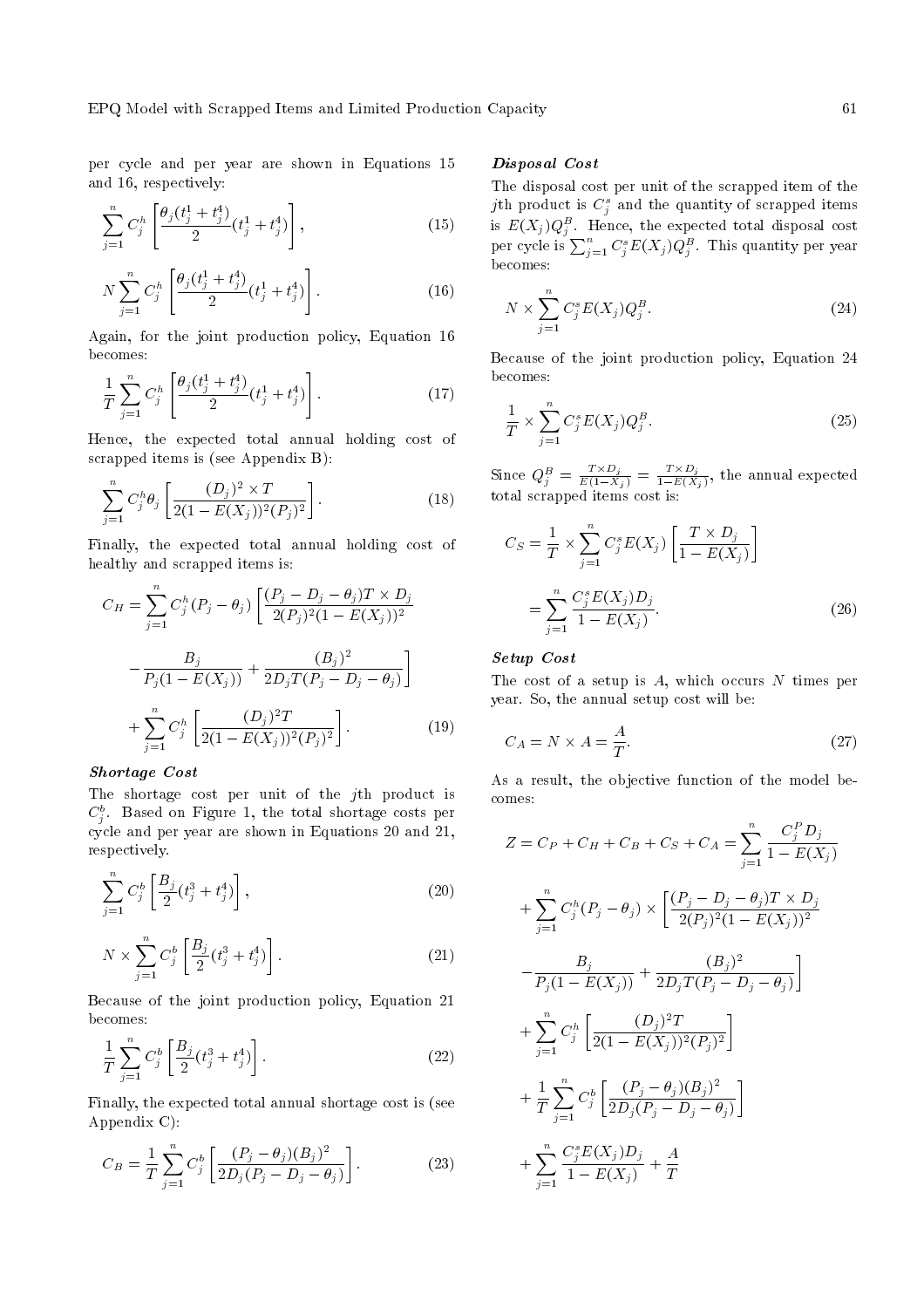62 A. Taleizadeh, A.A. Naja and S.T. Akhavan Niaki

$$
= \sum_{j=1}^{n} \left[ \frac{(C_j^b + C_j^h)(P_j - \theta_j)}{2D_j(P_j - D_j - \theta_j)} \right] \frac{(B_j)^2}{T}
$$
  

$$
- \sum_{j=1}^{n} \left[ \frac{C_j^h(P_j - \theta_j)}{P_j(1 - E(X_j))} \right] B_j
$$
  

$$
+ \sum_{j=1}^{n} C_j^h \left[ \frac{D_j[(P_j - \theta_j)(P_j - D_j - \theta_j) + D_j]}{2(P_j)^2(1 - E(X_j))^2} \right] T
$$
  

$$
+ \sum_{j=1}^{n} \left[ \frac{(C_j^P + C_j^s E(X_j))D_j}{1 - E(X_j)} \right] + \frac{A}{T}.
$$
 (28)

To make sure that all of the  $n$  products will be produced by a single machine, we need to have a capacity limitation that is explained in the next subsection.

#### The Constraint

Since  $t_j^1+t_j^4$  and  $S_j$  are the production time and setup time of the jth product, respectively, the summation of the total production and setup time (for all products) will be  $\sum_{j=1}^{n} (t_j^1+t_j^4)+\sum_{j=1}^{n} S_j$  in which it should be smaller than, or equal to, the period length  $(T)$ . So, the constraint of the model will be:

$$
\sum_{j=1}^{n} (t_j^1 + t_j^4) + \sum_{j=1}^{n} S_j \le T.
$$
 (29)

Then, based on the derivation in Appendix D, we will have:

$$
T \ge \frac{\sum_{j=1}^{n} S_j}{1 - \sum_{j=1}^{n} \frac{D_j}{P_j(1 - E(X_j))}}.\tag{30}
$$

#### The Final Model

According to Equations 28 and 30, the final model becomes:

$$
\min: Z = \sum_{j=1}^{n} \left[ \frac{(C_j^b + C_j^h)(P_j - \theta_j)}{2D_j(P_j - D_j - \theta_j)} \right] \frac{(B_j)^2}{T}
$$

$$
- \sum_{j=1}^{n} \left[ \frac{C_j^h(P_j - \theta_j)}{P_j(1 - E(X_j))} \right] B_j
$$

$$
+ \sum_{j=1}^{n} \left[ \frac{(C_j^P + C_j^s E(X_j))D_j}{1 - E(X_j)} \right]
$$

$$
+ \sum_{j=1}^{n} C_j^h \left[ \frac{D_j [(P_j - \theta_j)(P_j - D_j - \theta_j) + D_j]}{2(P_j)^2 (1 - E(X_j))^2} \right] T
$$

$$
+\,\frac{A}{T},
$$

s.t. :

$$
T \ge \frac{\sum_{j=1}^{n} S_j}{1 - \sum_{j=1}^{n} \frac{D_j}{P_j (1 - E(X_j))}},
$$
  
\n
$$
B_j \ge 0 \qquad \forall j, j = 1, 2, \dots, n.
$$
 (31)

In the next section, a solution method to the model Equation 31 is proposed.

### A SOLUTION METHOD

In order to find the optimal solution of model (Re $lation 31$ , we first provide proof of the convexity of the objective function. Then, we use the derivative approach to find the optimal point of the objective function. For a feasibility requirement, the production rate of perfect quality items is assumed to be greater than, or equal to, the sum of the demand rate and the production rate of defective items. Mathematically speaking, in a single product model,  $P_j - \theta_j - D_j \ge 0$ , or  $1-E[X_j]-\frac{D_j}{P_j}$  $\frac{D_j}{P_j} \geq 0$ . In a multi-products model, we need:

$$
\sum_{j=1}^{n} \frac{D_j}{P_j(1 - E[X_j])} \le 1.
$$

To handle the constraint, we will check the optimal solution in Equation 30. If the constraint is not satisfied, then  $T_{\min}$ , as the minimum value of T, will be considered as the optimal point.

To prove the convexity of the objective function, let us rewrite the objective function as:

$$
Z = \sum_{j=1}^{n} \alpha_j \frac{(B_j)^2}{T} - \sum_{j=1}^{n} \beta_j B_j + \sum_{j=1}^{n} \gamma_j T + \sum_{j=1}^{n} \lambda_j + \frac{A}{T},
$$
(32)

in which:

$$
\alpha_j = \left[ \frac{(C_j^b + C_j^h)(P_j - \theta_j)}{2D_j(P_j - D_j - \theta_j)} \right] > 0,
$$
\n(33)

$$
\beta_j = \left[ \frac{C_j^h(P_j - \theta_j)}{P_j(1 - E(X_j))} \right] > 0,
$$
\n(34)

$$
\gamma_j = \left[ \frac{C_j^h D_j \left[ (P_j - \theta_j)(P_j - D_j - \theta_j) + D_j \right]}{2(P_j)^2 (1 - E(X_j))^2} \right] > 0, \quad (35)
$$

$$
\lambda_j = \left[ \frac{(C_j^P + C_j^s E(X_j))D_j}{1 - E(X_j)} \right] > 0.
$$
\n(36)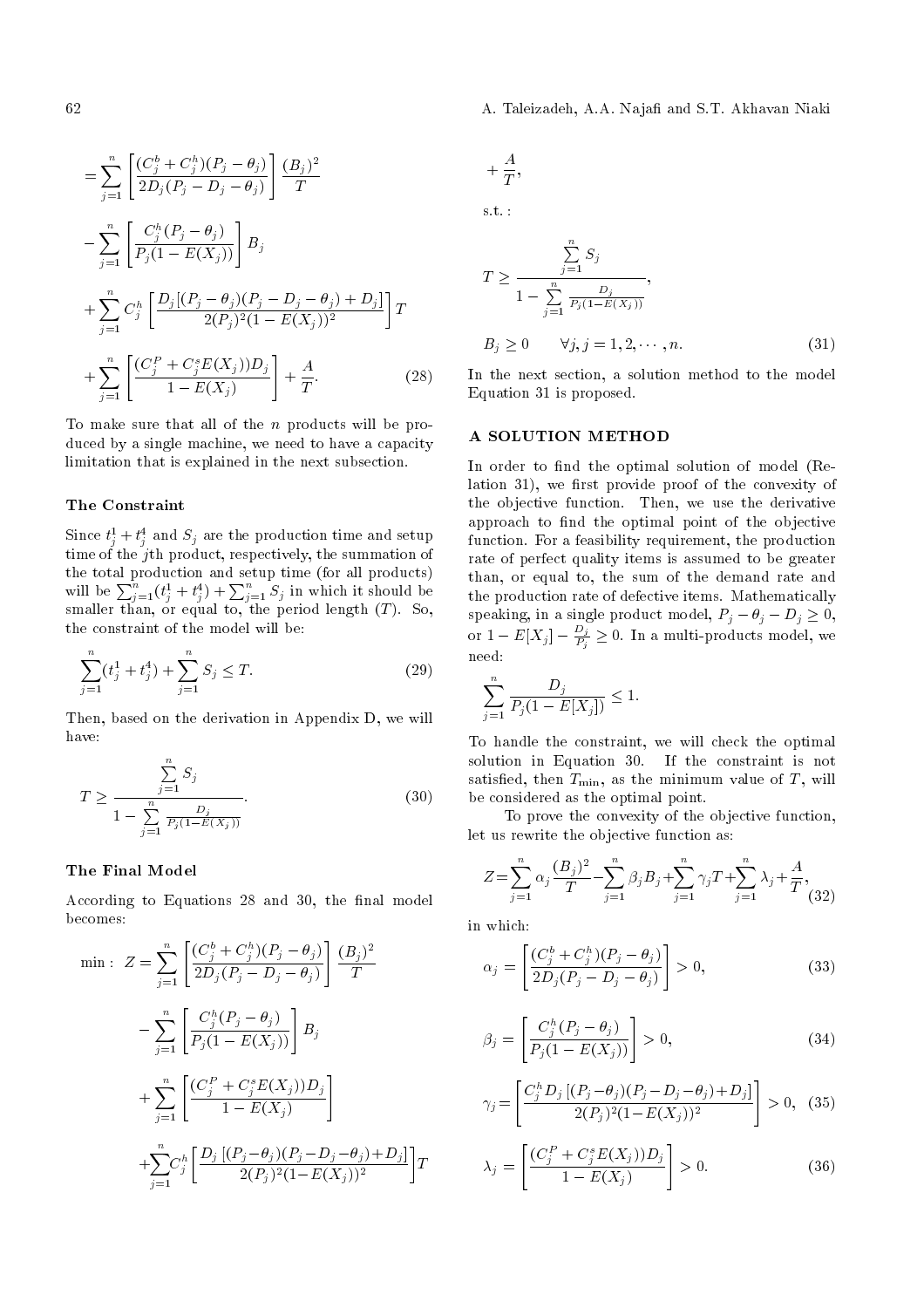# Theorem 1

The objective function  $Z$  in Equation 32 is convex.

# Proof

To prove the convexity of  $Z$ , one can utilize the Hessian matrix equation as:

$$
\mathbf{H} = \begin{bmatrix} \frac{\partial^2 Z}{\partial T^2} & \frac{\partial^2 Z}{\partial T \partial B_1} & \frac{\partial^2 Z}{\partial T \partial B_2} & \cdots & \frac{\partial^2 Z}{\partial T \partial B_n} \\ \frac{\partial^2 Z}{\partial B_1 \partial T} & \frac{\partial^2 Z}{\partial B_1^2} & \frac{\partial^2 Z}{\partial B_1 \partial B_2} & \cdots & \frac{\partial^2 Z}{\partial B_1 \partial B_n} \\ \frac{\partial^2 Z}{\partial B_2 \partial T} & \frac{\partial^2 Z}{\partial B_2 \partial B_1} & \frac{\partial^2 Z}{\partial B_2^2} & \cdots & \frac{\partial^2 Z}{\partial B_2 \partial B_n} \\ \vdots & \vdots & \vdots & \vdots & \vdots \\ \frac{\partial^2 Z}{\partial B_n \partial T} & \frac{\partial^2 Z}{\partial B_n \partial B_1} & \frac{\partial^2 Z}{\partial B_n \partial B_2} & \cdots & \frac{\partial^2 Z}{\partial B_n^2} \end{bmatrix} . \tag{37}
$$

Then, according to Appendix E, the objective function is strictly convex.

The expected cost function  $Z$  is strictly convex for all nonzero T and  $B_i$ . Hence, it follows that to find the optimal production period length and the optimal level of backorder  $B_i$ , one can partially differentiate Z with respect to T and  $B_i$ , and solve the resulted system of equations obtained by equating the partial derivatives with zero. According to what we derived in Appendix F, the system of equations becomes:

$$
\frac{\partial Z}{\partial T} = 0 \to T = \sqrt{\frac{A}{\sum_{j=1}^{n} \gamma_j - \sum_{j=1}^{n} \left[ \frac{(\beta_j)^2}{4\alpha_j} \right]}}\,,\tag{38a}
$$

$$
\frac{\partial Z}{\partial B_j} = 0 \to B_j^* = \frac{\beta_j T^*}{2\alpha_j} = \frac{\beta_j}{2\alpha_j} T^*.
$$
 (38b)

Then, we will have:

$$
Q_j^{\,B*} = \frac{D_j T^*}{1 - E(X_j)}
$$
  
= 
$$
\frac{D_j}{1 - E(X_j)} \sqrt{\frac{A}{\sum_{j=1}^n \gamma_j - \sum_{j=1}^n \left[\frac{(\beta_j)^2}{4\alpha_j}\right]}}.
$$
 (39)

To handle the constraint, we will check the optimal solution in Equation 30. If the constraint is not satisfied, then  $T_{\min}$ , as the minimum value of T, will be considered as the optimal point. Based on Appendix D:

$$
T_{\min} = \frac{\sum_{j=1}^{n} S_j}{1 - \sum_{j=1}^{n} \frac{D_j}{P_j (1 - E[X_j])}}.
$$
\n(40)

To ensure the possibility and acceptability of production of all products by a machine, the steps involved in the algorithm of finding the optimal and possible values of  $T^*,\,B^*_j\,$  and  $Q^{B^*}_j$  must be performed as follows:

- Step 0: If  $\sum_{j=1}^n \frac{D_j}{P_j(1-E[X_j])} \leq 1$ , then go to Step 1. Otherwise, the problem will be infeasible.
- Step 1: Calculate T by Equation 38a.
- Step 2: Calculate  $T_{\text{min}}$  by Equation 40.
- Step 3: If  $T \ge T_{\min}$ , then  $T^* = T$ , else  $T^* = T_{\min}$ .
- Step 4: Calculate  $B_j$  by Equation 38b.
- Step 5: Calculate  $Q_j^{B^*}$  by Equation 39.

In the next section, two numerical examples are given to illustrate the applications of the proposed method in cases of uniform and normal distribution functions for  $f_{X_j}(x_j)$ .

#### NUMERICAL EXAMPLES

Consider a multiproduct inventory control problem with five products, the general and specific data of which are given in Tables 1 and 2, respectively. We consider two numerical examples with uniform and normal probability distributions for  $X_i$ . The set up cost is considered  $A = $450$ , and Tables 3 and 4 show the best results for the two numerical examples.

## SENSITIVITY ANALYSIS

To study the effects of parameter changes on the optimal result derived by the proposed method, a sensitivity analysis is performed by changing (increasing or decreasing) the parameters by 20% and 50%, taking one parameter at a time and keeping the remaining parameters at their original values. This analysis is performed on the two numerical examples given in the previous section. The results of the sensitivity analysis for the uniform and normal distribution cases are shown in Tables 5 and 6, respectively.

A careful study of Table 5 reveals the following:

•  $T$  and  $T^*$  are moderately sensitive,  $T_{\min}$  is insensitive, and Z is slightly sensitive to the changes in the values of parameter A,

Table 1. General data for examples.

| Product        | $\bm{D}_{\bm{i}}$ | $\boldsymbol{P}_j$ | $S_j$ | $C_i^P$ | $C_i^h$ | $C_i^b$        | $C_j^s$ |
|----------------|-------------------|--------------------|-------|---------|---------|----------------|---------|
|                | 200               | 1800               | 0.001 | 15      | 5       | 10             |         |
| $\overline{2}$ | 300               | 2500               | 0.002 | 12      | 4       | 8              | 0.8     |
| 3              | 400               | 3000               | 0.003 | 10      | 3       | 6              | 0.6     |
| 4              | 500               | 3500               | 0.004 | 8       | 2       | 4              | 0.4     |
| 5              | 600               | 4500               | 0.005 | 6       |         | $\overline{2}$ | 0.2     |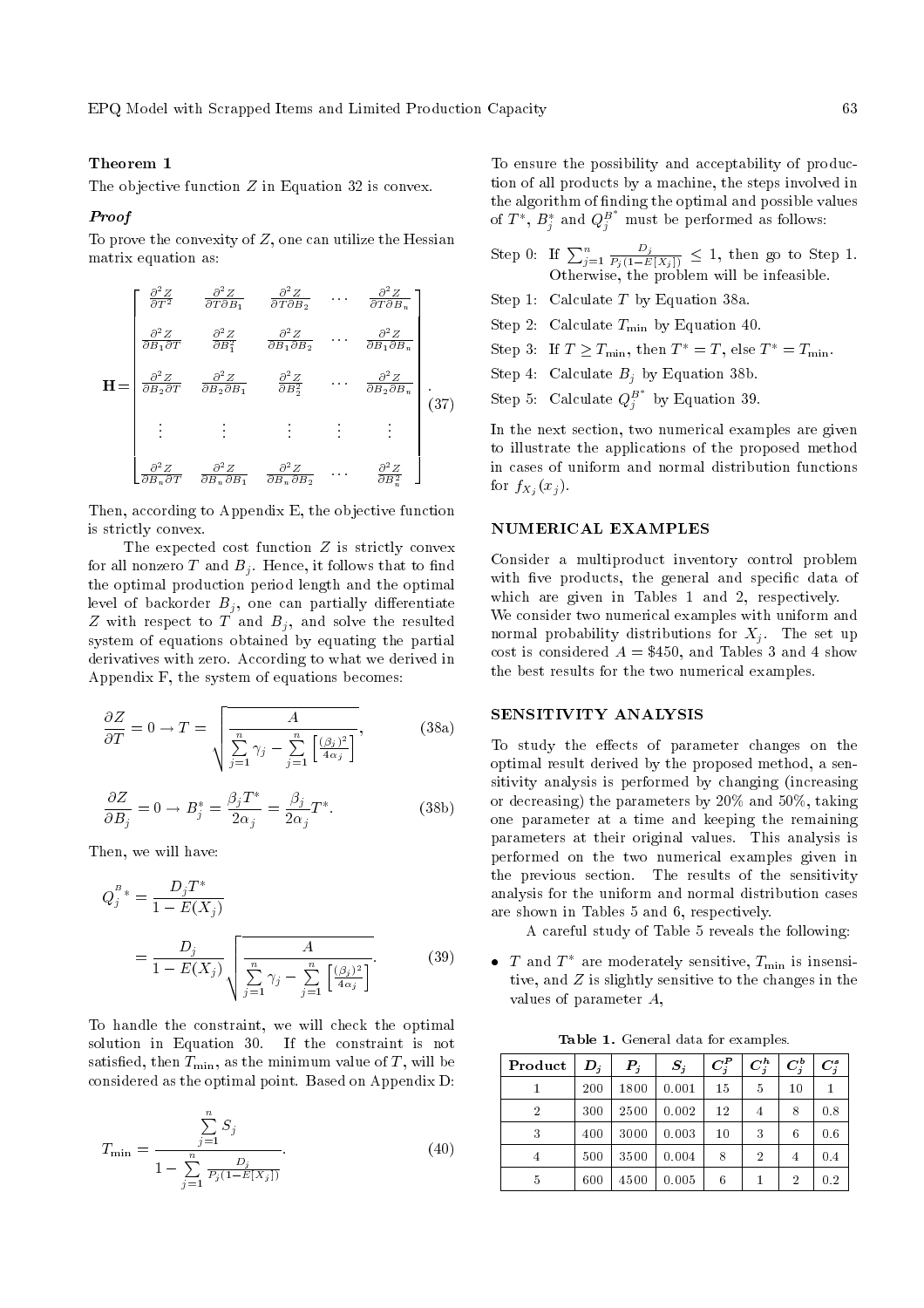| Product        | $X_j \sim U[a_j, b_j]$ |            |          | $X_j \sim N[\mu_j, \sigma_j^2]$ |                  |              |            |
|----------------|------------------------|------------|----------|---------------------------------|------------------|--------------|------------|
|                | $a_j$                  | $\bm{b}_i$ | $E[X_j]$ | $\theta_j$                      | $\mu_j = E[X_j]$ | $\sigma_i^2$ | $\theta_j$ |
|                | $\mathbf{0}$           | 0.1        | 0.05     | 90                              | 0.25             | 0.01         | 450        |
| $\overline{2}$ | $\theta$               | 0.15       | 0.075    | 187.5                           | 0.28             | 0.02         | 700        |
| 3              | $\theta$               | 0.2        | 0.1      | 300                             | 0.33             | 0.03         | 990        |
| 4              | $\theta$               | 0.25       | 0.125    | 437.5                           | 0.38             | 0.04         | 1330       |
| 5              | $\theta$               | 0.3        | 0.15     | 675                             | 0.42             | 0.05         | 1890       |

Table 2. Specific data for examples.

Table 3. The best results for Example 1 (uniform distribution).

| Product        | Uniform       |          |        |            |                                     |       |
|----------------|---------------|----------|--------|------------|-------------------------------------|-------|
|                | $T_{\rm min}$ | $\bm{T}$ | $T^*$  | $\bm{B}_j$ | $\boldsymbol{Q}_j^{\boldsymbol{B}}$ | Z     |
|                |               |          |        | 33.02      | 118.06                              |       |
| $\overline{2}$ |               |          |        | 48.80      | 181.88                              |       |
| 3              | 0.0526        | 0.5608   | 0.5608 | 63.70      | 249.24                              | 21614 |
| 4              |               |          |        | 78.21      | 320.46                              |       |
| 5              |               |          |        | 94.57      | 395.86                              |       |

Table 4. The best results for Example 2 (normal distribution).

| Product        | Normal        |          |        |            |                                     |       |
|----------------|---------------|----------|--------|------------|-------------------------------------|-------|
|                | $T_{\rm min}$ | $\bm{T}$ | $T^*$  | $\bm{B}_j$ | $\boldsymbol{Q}_j^{\boldsymbol{B}}$ | Z     |
|                |               |          |        | 32.91      | 154.56                              |       |
| $\overline{2}$ |               |          |        | 48.30      | 241.50                              |       |
| 3              | 0.5796        | 0.5777   | 0.5796 | 61.90      | 346.02                              | 29286 |
| 4              |               |          |        | 74.34      | 467.41                              |       |
| 5              |               |          |        | 89.27      | 599.57                              |       |

Table 5. Effects of parameter changes for the uniform distribution case.

| % Changes in Parameters |       | % Changes in   |              |                |              |  |  |
|-------------------------|-------|----------------|--------------|----------------|--------------|--|--|
| and Their Values        |       | $T_{\rm min}$  | $\bm{T}$     | $T^*$          | Z            |  |  |
|                         | $+50$ | $\overline{0}$ | $+22.48$     | $+22.48$       | $+1.34$      |  |  |
| $\boldsymbol{A}$        | $+20$ | $\theta$       | $+9.54$      | $+9.54$        | $+0.57$      |  |  |
|                         | $-20$ | $\Omega$       | $-10.54$     | $-10.54$       | $-0.63$      |  |  |
|                         | $-50$ | $\overline{0}$ | $-29.28$     | $-29.28$       | $-1.75$      |  |  |
|                         | $+50$ | $+18.82$       | -3.93        | -3.93          | $+6.4$       |  |  |
| $E[X_j]$                | $+20$ | $+6.46$        | $-1.5$       | $-1.5$         | $+2.45$      |  |  |
|                         | $-20$ | $-5.3$         | $+1.52$      | $+1.52$        | $-2.33$      |  |  |
|                         | $-50$ | $-12.17$       | 3.72         | 3.72           | $-5.61$      |  |  |
|                         | $+50$ | $+50$          | $\theta$     | $\theta$       | $\theta$     |  |  |
| $S_j$                   | $+20$ | $+20.15$       | $\Omega$     | $\theta$       | $\theta$     |  |  |
|                         | $-20$ | $-19.96$       | $\mathbf{0}$ | $\mathbf{0}$   | $\mathbf{0}$ |  |  |
|                         | $-50$ | $-50$          | $\theta$     | $\overline{0}$ | $\mathbf{0}$ |  |  |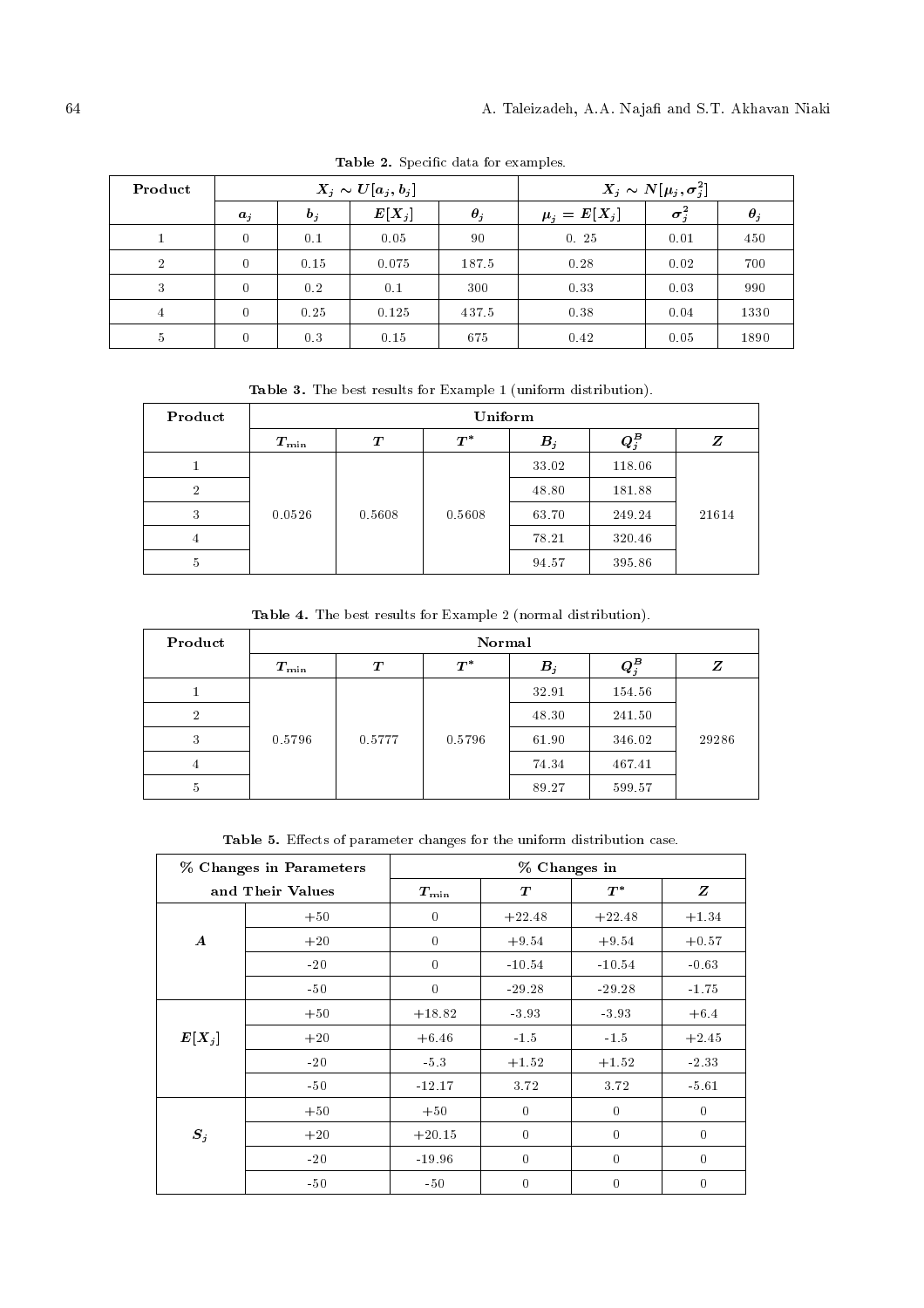| % Changes in Parameters |       | % Changes in  |          |                |          |  |  |
|-------------------------|-------|---------------|----------|----------------|----------|--|--|
| and Their Values        |       | $T_{\rm min}$ | Т        | $T^*$          | z        |  |  |
|                         | $+50$ | $\theta$      | $+22.47$ | $+22.07$       | $+0.9$   |  |  |
| $\boldsymbol{A}$        | $+20$ | $\theta$      | $+9.53$  | $+9.18$        | $+0.39$  |  |  |
|                         | $-20$ | $\theta$      | $-10.56$ | $\theta$       | $-0.53$  |  |  |
|                         | $-50$ | $\bf{0}$      | $-21.25$ | $\overline{0}$ | $-1.32$  |  |  |
|                         | $+50$ | Infeasible    |          |                |          |  |  |
| $E[X_j]$                | $+20$ | Infeasible    |          |                |          |  |  |
|                         | $-20$ | $-78.3$       | $-1.07$  | $-1.4$         | $-9.41$  |  |  |
|                         | $-50$ | $-88.68$      | $-2.28$  | $-2.61$        | $-20.46$ |  |  |
|                         | $+50$ | $+50$         | $\theta$ | $+50$          | $-0.22$  |  |  |
| $S_j$                   | $+20$ | $+20$         | $\Omega$ | $+20$          | $-0.17$  |  |  |
|                         | $-20$ | $-20$         | $\theta$ | $-0.33$        | $\theta$ |  |  |
|                         | $-50$ | $-50$         | $\theta$ | $-0.33$        | 0        |  |  |

Table 6. Effects of parameter changes for the normal distribution case.

- While  $T$ ,  $Z$  and  $T^*$  are slightly sensitive,  $T_{\min}$  is moderately sensitive to the changes in the values of parameter  $E[X_i]$ .
- While  $T_{\min}$  is highly sensitive,  $T$ ,  $Z$  and  $T^*$  are insensitive to changes in the value of parameter  $S_j$ .

Furthermore, a careful study of Table 6 reveals the following:

- $T$  and  $T^*$  are moderately sensitive,  $T_{\min}$  is insensitive, and Z is slightly sensitive to the changes in the values of parameter A.
- $T$  and  $T^*$  are slightly sensitive to the decreasing changes in the values of parameter  $E[X_i]$ .

Moreover,  $T_{\min}$  and  $Z$  are highly and moderately sensitive to the decreasing values of parameter  $E[X_i]$ , respectively. However, when  $E[X_i]$ increases, the problem becomes infeasible.

• While  $T_{\min}$  is highly sensitive, T is insensitive to the changes in the value of parameter  $S_j$ .  $T^*$  is highly sensitive to the changes in the values of parameter  $S_j$  when it increases and  $T^*$  is slightly sensitive to the changes in the values of  $S_i$  when it decreases.  $Z$  is insensitive when  $S_j$  decreases and is slightly sensitive when  $S_j$  increases.

## CONCLUSION AND RECOMMENDATIONS FOR FUTURE RESEARCH

In this paper, an EPQ model with a production capacity limitation and a random defective production rate was developed. The aim of this paper was to determine an optimal solution for period lengths, backordered quantities and order quantities of several products, based on minimizing the expected total annual cost including holding, shortage, production, setup and waste item costs. We proved the objective function of the proposed mathematical model to be convex and employed the derivative approach to find the solution. At the end, two numerical examples based on uniform and normal distribution functions for  $X_i$ were solved, in order to demonstrate the applicability of the proposed methodology and a sensitivity analysis was performed on the parameter changes.

Some recommendations for future research are:

- Some uncertain variables may be considered for other factors.
- Defective items can be reworked.
- Shortage can occur in a combination of backorders and lost-sales.
- Multiproduct multi-constraint problems can be developed and solved.

# **REFERENCES**

- 1. Cheng, T.C.E. "An economic order quantity model with demand-dependent unit production cost and imperfect production processes", IIE Transactions, 23, pp. 23-28 (1991).
- 2. Chiu, S.W., Chiu, Y.P. and Wu, B.P. "An economic production quantity model with the steady production rate of scrap items", The Journal of Chaoyang University of Technology, 8, pp. 225-235 (2003).
- 3. Chung, K.J. "Bounds for production lot sizing with machine breakdown", Computers and Industrial Engineering, 32, pp. 139-144 (1997).
- 4. Lee, H.L. and Rosenblatt, M. "Simultaneous determination of production cycle and inspection schedules in a production system", Management Sciences, 33, pp. 1125-1136 (1987).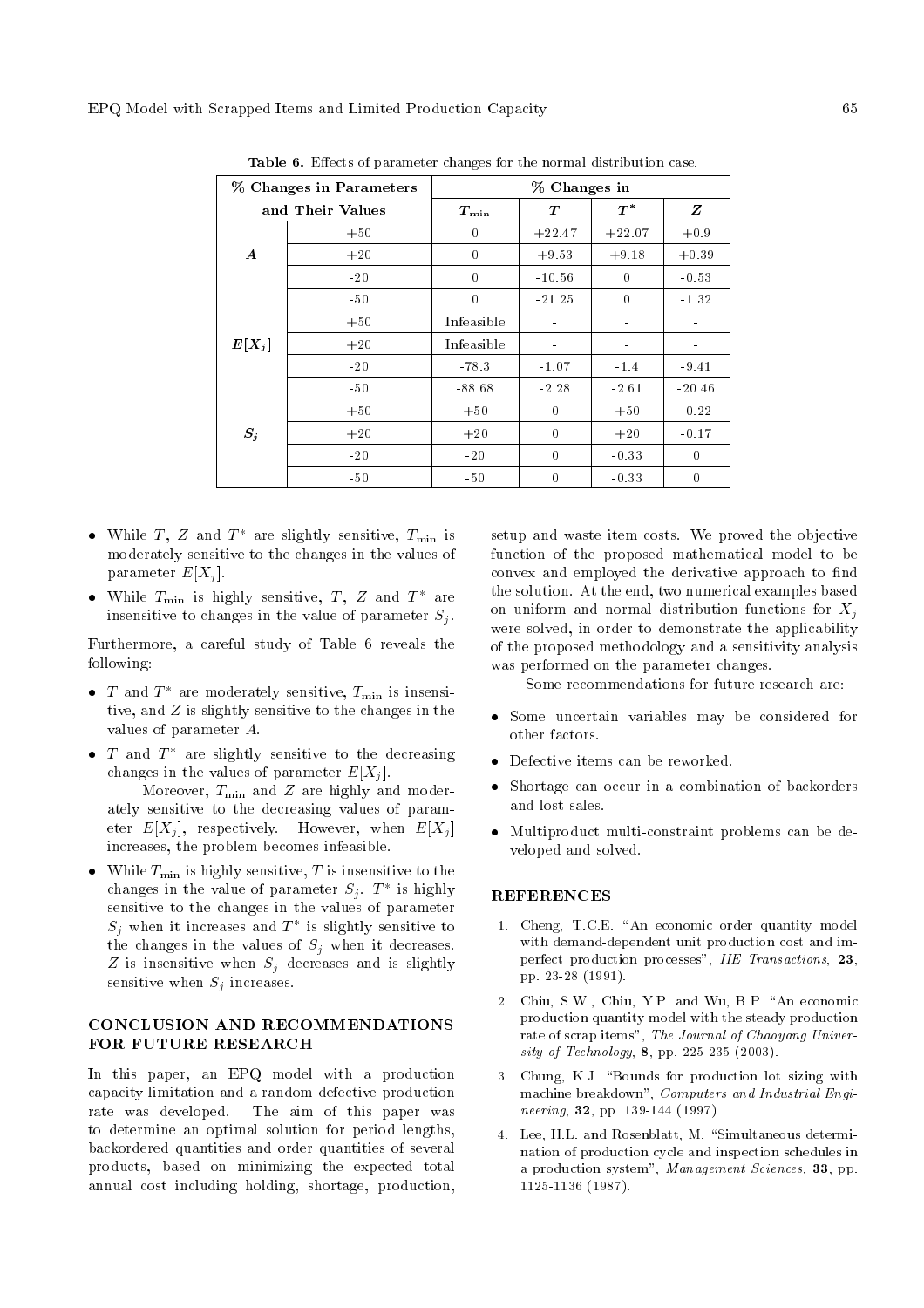- 66 A. Taleizadeh, A.A. Naja and S.T. Akhavan Niaki
- 5. Ben-Daya, M. \The economic production lot-sizing problem with imperfect production processes and imperfect maintenance", International Journal of Production Economics, 76, pp. 257-264 (2002).
- 6. Chiu, S.W., Chiu, Y.-S.P. "Mathematical modeling for production system with backlogging and failure in repair", Journal of Scientific and Industrial Research, 65, pp. 499-506 (2006).
- 7. Rosenblatt, M.J. and Lee, H.L. "Economic production cycles with imperfect production processes", IIE Transactions, 18, pp. 48-55 (1986).
- 8. Hayek, P.A. and Salameh, M.K. \Production lot sizing with the reworking of imperfect quality items produced", Production Planning & Control, 12, pp. 584-590 (2001).
- 9. Chiu, Y.P. "Determining the optimal lot size for the finite production model with random defective rate, the rework process, and backlogging", Engineering Optimization, 35, pp. 427-437 (2003).
- 10. Chiu, S.W. "Optimal replenishment policy for imperfect quality EMQ model with rework and backlogging", Applied Stochastic Models in Business and Industry, 23, pp. 165-178 (2007).
- 11. Chiu, S.W., Gong, D.C. and Wee, H.M. "The effects of the random defective rate and the imperfect rework process on the economic production quantity model", Japan Journal of Industrial and Applied Mathematics, 21, pp. 375-389 (2004).
- 12. Jamal, A.M.M., Sarker, B.R. and Mondal, S. "Optimal manufacturing batch size with rework process at a single-stage production system", Computers & Industrial Engineering, 47, pp. 77-89 (2004).

# APPENDIX A

Expected Total Holding Cost of the Healthy Items

According to Equation 14:

$$
\frac{1}{T} \sum_{j=1}^{n} C_{j}^{h} \left[ \frac{I_{j}^{1}}{2} (t_{j}^{1} + t_{j}^{2}) \right]
$$
\n
$$
= \frac{1}{T} \sum_{j=1}^{n} C_{j}^{h} \left[ \frac{I_{j}^{1}}{2} \left( \frac{I_{j}^{1}}{P_{j} - D_{j} - \theta_{j}} + \frac{I_{j}^{1}}{D_{j}} \right) \right]
$$
\n
$$
= \frac{1}{T} \sum_{j=1}^{n} C_{j}^{h} \left[ \frac{(I_{j}^{1})^{2} (P_{j} - \theta_{j})}{2D_{j} (P_{j} - D_{j} - \theta_{j})} \right]
$$
\n
$$
= \frac{1}{T} \sum_{j=1}^{n} C_{j}^{h} \left[ (P_{j} - D_{j} - \theta_{j}) \frac{Q_{j}^{B}}{P_{j}} - B_{j} \right]^{2}
$$

$$
\times \left[ \frac{(P_j - \theta_j)}{2D_j(P_j - D_j - \theta_j)} \right]
$$
  
=  $\frac{1}{T} \sum_{j=1}^n C_j^h \left[ (P_j - D_j - \theta_j)^2 \frac{(Q_j^B)^2}{(P_j)^2} -2(P_j - D_j - \theta_j) \frac{Q_j^B B_j}{P_j} + (B_j)^2 \right]$   
 $\times \left[ \frac{(P_j - \theta_j)}{2D_j(P_j - D_j - \theta_j)} \right]$   
=  $\frac{1}{T} \sum_{j=1}^n C_j^h (P_j - \theta_j) \left[ \frac{(P_j - D_j - \theta_j)(Q_j^B)^2}{2(P_j)^2 D_j} -\frac{Q_j^B B_j}{P_j D_j} + \frac{(B_j)^2}{2D_j(P_j - D_j - \theta_j)} \right].$ 

Knowing that  $Q_j^B = \frac{T D_j}{E(1-X_j)} = \frac{T D_j}{1-E(X)}$  $\frac{1}{1-E(X_j)}$ , we have:

$$
\frac{1}{T} \sum_{j=1}^{n} C_j^h \left[ \frac{I_j^1}{2} (t_j^1 + t_j^2) \right]
$$
\n
$$
= \sum_{j=1}^{n} C_j^h (P_j - \theta_j) \left[ \frac{(P_j - D_j - \theta_j) T D_j}{2(P_j)^2 (1 - E(X_j))^2} - \frac{B_j}{P_j (1 - E(X_j))} + \frac{(B_j)^2}{2D_j T (P_j - D_j - \theta_j)} \right].
$$

### APPENDIX B

Expected Total Holding Cost of the Scrapped Items

According to Equation 18:

$$
\frac{1}{T} \sum_{j=1}^{n} C_{j}^{h} \left[ \frac{\theta_{j} (t_{j}^{1} + t_{j}^{4})}{2} (t_{j}^{1} + t_{j}^{4}) \right]
$$
\n
$$
= \frac{1}{T} \sum_{j=1}^{n} C_{j}^{h} \left[ \frac{\theta_{j} \left[ \frac{I_{j}^{1}}{P_{j} - D_{j} - \theta_{j}} + \frac{B_{j}}{P_{j} - D_{j} - \theta_{j}} \right]}{2} \right]
$$
\n
$$
\times \left[ \frac{I_{j}^{1}}{P_{j} - D_{j} - \theta_{j}} + \frac{B_{j}}{P_{j} - D_{j} - \theta_{j}} \right]
$$
\n
$$
= \frac{1}{T} \sum_{j=1}^{n} C_{j}^{h} \left[ \frac{\theta_{j} \left[ \frac{I_{j}^{1} + B_{j}}{P_{j} - D_{j} - \theta_{j}} \right]}{2} \left[ \frac{I_{j}^{1} + B_{j}}{P_{j} - D_{j} - \theta_{j}} \right] \right]
$$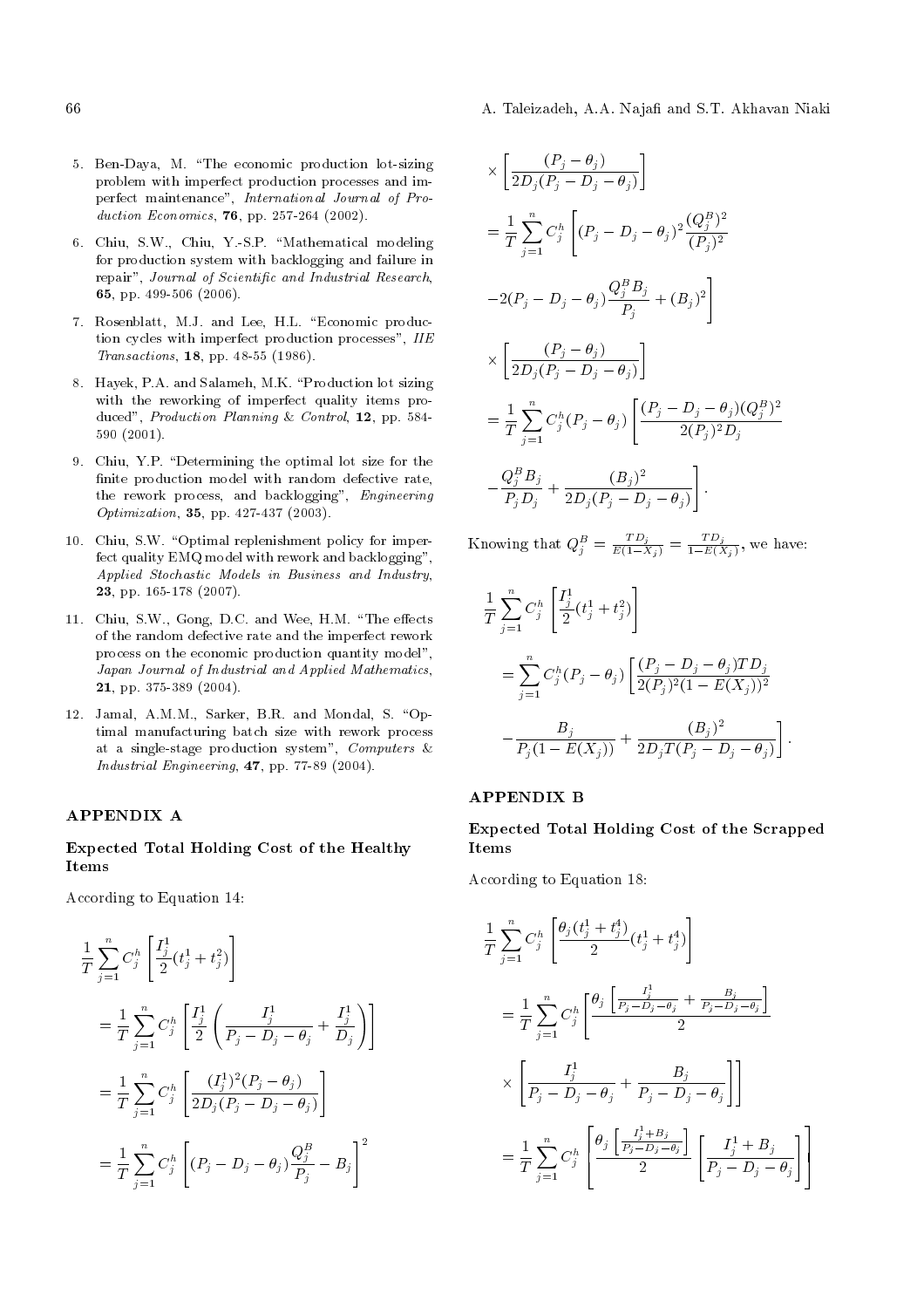EPQ Model with Scrapped Items and Limited Production Capacity 67

$$
= \frac{1}{T} \sum_{j=1}^{n} C_j^h \left[ \frac{\theta_j (I_j^1 + B_j)^2}{2(P_j - D_j - \theta_j)^2} \right]
$$
  
= 
$$
\frac{1}{T} \sum_{j=1}^{n} C_j^h \theta_j \left[ \frac{(I_j^1)^2 + 2I_j^1 B_j + (B_j)^2}{2(P_j - D_j - \theta_j)^2} \right].
$$

Knowing that  $I_j^1 = (P_j - D_j - \theta_j) \frac{Q_j^B}{P_j} - B_j$  and  $Q_j^b =$  $\frac{TD_j}{E(1-X_j)} = \frac{TD_j}{1-E(X)}$  $\frac{1}{1-E(X_j)}$ , we have:

$$
\frac{1}{T} \sum_{j=1}^{n} C_{j}^{h} \left[ \frac{\theta_{j}(t_{j}^{1} + t_{j}^{4})}{2} (t_{j}^{1} + t_{j}^{4}) \right]
$$
\n
$$
= \frac{1}{T} \sum_{j=1}^{n} \frac{C_{j}^{h} \theta_{j}}{2(P_{j} - D_{j} - \theta_{j})^{2}} \left[ \left[ (P_{j} - D_{j} - \theta_{j}) \frac{Q_{j}^{B}}{P_{j}} - B_{j} \right]^{2} \right]
$$
\n
$$
+ 2 \left[ (P_{j} - D_{j} - \theta_{j}) \frac{Q_{j}^{B}}{P_{j}} - B_{j} \right] B_{j} + (B_{j})^{2} \right]
$$
\n
$$
= \frac{1}{T} \sum_{j=1}^{n} \frac{C_{j}^{h} \theta_{j}}{2(P_{j} - D_{j} - \theta_{j})^{2}} \left[ \left[ (P_{j} - D_{j} - \theta_{j})^{2} \frac{(Q_{j}^{B})^{2}}{(P_{j})^{2}} - 2(P_{j} - D_{j} - \theta_{j}) \frac{B_{j} Q_{j}^{B}}{P_{j}} + (B_{j})^{2} \right] + (B_{j})^{2} \right]
$$
\n
$$
+ 2 \left[ (P_{j} - D_{j} - \theta_{j}) \frac{Q_{j}^{B}}{P_{j}} - B_{j} \right] B_{j} \right]
$$
\n
$$
= \frac{1}{T} \sum_{j=1}^{n} C_{j}^{h} \theta_{j} \left[ \frac{(Q_{j}^{B})^{2}}{2(P_{j})^{2}} \right]
$$
\n
$$
= \frac{1}{T} \sum_{j=1}^{n} C_{j}^{h} \theta_{j} \left[ \frac{(T_{j} - E(X_{j})^{2})}{2(P_{j})^{2}} \right]
$$

$$
= \sum_{j=1}^n C_j^h \theta_j \left[ \frac{(D_j)^2 T}{2(1 - E(X_j))^2 (P_j)^2} \right].
$$

# APPENDIX C

## Expected Total Shortage Cost

According to Equation 23:

$$
\frac{1}{T} \sum_{j=1}^{n} C_j^b \left[ \frac{B_j}{2} (t_j^3 + t_j^4) \right]
$$
\n
$$
= \frac{1}{T} \sum_{j=1}^{n} C_j^b \left[ \frac{B_j}{2} (\frac{B_j}{D_j} + \frac{B_j}{P_j - D_j - \theta_j}) \right]
$$

 $\overline{1}$ 

$$
= \frac{1}{T} \sum_{j=1}^{n} C_{j}^{b} \left[ \frac{(P_{j} - \theta_{j})(B_{j})^{2}}{2D_{j}(P_{j} - D_{j} - \theta_{j})} \right]
$$

# APPENDIX D

## Possibility and Acceptability of T

The summation of the total production and setup time (for all products) should be smaller than, or equal to, the period length  $(T)$ . So:

:

$$
\sum_{j=1}^{n} t_j^1 + t_j^4 + \sum_{j=1}^{n} S_j \le T.
$$

Moreover, based on Equation 7, we have:

$$
\sum_{j=1}^{n} \frac{Q_j^B}{P_j} + \sum_{j=1}^{n} S_j \le T
$$
\n
$$
\Rightarrow \sum_{j=1}^{n} \frac{\frac{TD_j}{1 - E(X_j)}}{P_j} + \sum_{j=1}^{n} S_j \le T
$$
\n
$$
\Rightarrow \sum_{j=1}^{n} S_j \le T - \sum_{j=1}^{n} \frac{D_j}{P_j (1 - E(X_j))} T
$$
\n
$$
\Rightarrow T \ge \frac{\sum_{j=1}^{n} S_j}{1 - \sum_{j=1}^{n} \frac{D_j}{P_j (1 - E(X_j))}} = T_{\min}.
$$

## APPENDIX E

# The Convexity Proof of Z

Let  $\mathbf{a}^{\mathbf{T}} = [T, B_1, B_2, \cdots, B_n]$  be an arbitrary vector and  $H$  the hessian. Then, in order to prove that  $Z$  is convex, we need to show the quadratic form  $\mathbf{a}^{\mathbf{T}}\mathbf{H}\mathbf{a} \geq 0$ . Or:

$$
\mathbf{a}^{\mathbf{T}}\mathbf{H}\mathbf{a} = [T, B_1, B_2, \cdots, B_n]
$$
\n
$$
\begin{bmatrix}\n\frac{\partial^2 Z}{\partial^2 T} & \frac{\partial^2 Z}{\partial T \partial B_1} & \frac{\partial^2 Z}{\partial T \partial B_2} & \cdots & \frac{\partial^2 Z}{\partial T \partial B_n} \\
\frac{\partial^2 Z}{\partial B_1 \partial T} & \frac{\partial^2 Z}{\partial^2 B_1} & \frac{\partial^2 Z}{\partial B_1 \partial B_2} & \cdots & \frac{\partial^2 Z}{\partial B_1 \partial B_n} \\
\frac{\partial^2 Z}{\partial B_2 \partial T} & \frac{\partial^2 Z}{\partial B_2 \partial B_1} & \frac{\partial^2 Z}{\partial^2 B_2} & \cdots & \frac{\partial^2 Z}{\partial B_2 \partial B_n} \\
\vdots & \vdots & \vdots & \vdots & \vdots \\
\frac{\partial^2 Z}{\partial B_n \partial T} & \frac{\partial^2 Z}{\partial B_n \partial B_1} & \frac{\partial^2 Z}{\partial B_n \partial B_2} & \cdots & \frac{\partial^2 Z}{\partial^2 B_n}\n\end{bmatrix}
$$

3  $\mathbf{1}$  $\overline{\phantom{a}}$  $\overline{\phantom{a}}$  $\overline{\phantom{a}}$  $\overline{\phantom{a}}$  $\overline{\phantom{a}}$  $\overline{\phantom{a}}$  $\overline{\phantom{a}}$  $\overline{\phantom{a}}$  $\overline{\phantom{a}}$  $\overline{\phantom{a}}$  $\overline{\phantom{a}}$  $\overline{\phantom{a}}$  $\overline{\phantom{a}}$  $\overline{1}$  $\overline{1}$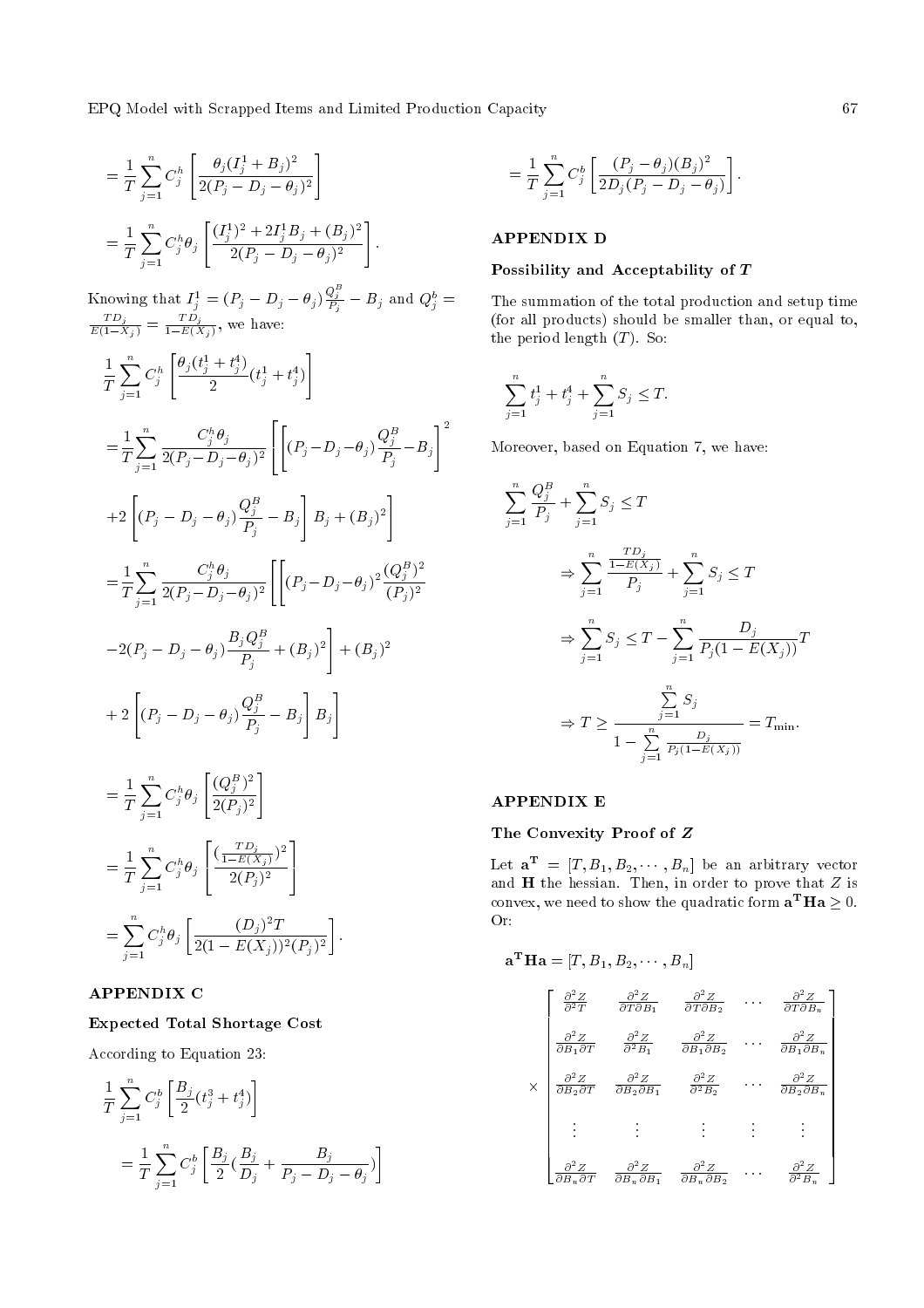68 A. Taleizadeh, A.A. Naja and S.T. Akhavan Niaki

$$
\times \begin{bmatrix} T \\ B_1 \\ B_2 \\ \vdots \\ B_n \end{bmatrix}.
$$

But:

$$
\frac{\partial Z}{\partial T} = \frac{-\sum_{j=1}^{n} \alpha_j B_j^2 - A}{T^2} + \sum_{j=1}^{n} \gamma_j
$$

$$
\Rightarrow \frac{\partial^2 Z}{\partial T^2} = \frac{2\sum_{j=1}^{n} \alpha_j B_j^2 + 2A}{T^3},
$$

and:

$$
\frac{\partial Z}{\partial B_j} = \frac{2\alpha_j B_j}{T} - \beta_j \Rightarrow \frac{\partial^2 Z}{\partial B_j^2} = \frac{2\alpha_j}{T};
$$
  

$$
j = 1, 2, ..., n,
$$
  

$$
\Rightarrow \frac{\partial^2 Z}{\partial B_j \partial T} = \frac{\partial^2 Z}{\partial T \partial B_j} = \frac{-2\alpha_j B_j}{T}.
$$

Hence:

$$
[T, B_1, B_2, \cdots, B_n]
$$
\n
$$
\begin{bmatrix}\n\frac{2 \sum_{j=1}^{n} \alpha_j B_j^2 + 2A}{T^3} & -\frac{2\alpha_1 B_1}{T^2} & -\frac{2\alpha_2 B_2}{T^2} & \cdots & -\frac{2\alpha_n B_n}{T^2} \\
-\frac{2\alpha_1 B_1}{T^2} & \frac{2\alpha_1}{T} & 0 & \cdots & 0 \\
-\frac{2\alpha_2 B_2}{T^2} & 0 & \frac{2\alpha_2}{T} & \cdots & 0 \\
\vdots & \vdots & \vdots & \vdots & \vdots \\
-\frac{2\alpha_n B_n}{T^2} & 0 & 0 & \cdots & \frac{2\alpha_n}{T}\n\end{bmatrix}
$$
\n
$$
\times \begin{bmatrix}\nT \\
B_1 \\
B_2 \\
\vdots \\
B_n\n\end{bmatrix} = \begin{bmatrix}\n2A \\
T^2\n\end{bmatrix}, 0, 0, \cdots, 0\n\end{bmatrix} \begin{bmatrix}\nT \\
B_1 \\
B_2 \\
\vdots \\
B_n\n\end{bmatrix} = \frac{2A}{T} \ge 0.
$$

# APPENDIX F

Finding Roots of Derivative of Z, with Respect to  $B_j$  and  $T$ 

$$
\frac{\partial Z}{\partial T} = \frac{\partial \left[ \sum_{j=1}^{n} \alpha_j \frac{(B_j)^2}{T} - \sum_{j=1}^{n} \beta_j B_j + \sum_{j=1}^{n} \gamma_j T + \sum_{j=1}^{n} \lambda_j + \frac{A}{T} \right]}{\partial T}
$$

$$
= \frac{-\sum_{j=1}^{n} \alpha_j (B_j)^2 - A}{T^2} + \sum_{j=1}^{n} \gamma_j = 0
$$
  
\n
$$
\rightarrow T^2 = \frac{\sum_{j=1}^{n} \alpha_j (B_j)^2 + A}{\sum_{j=1}^{n} \gamma_j}
$$
  
\n
$$
\frac{\sum_{j=1}^{n} \alpha_j \frac{(B_j)^2}{T} - \sum_{j=1}^{n} \beta_j B_j}{\frac{\partial Z}{\partial B_j}} = \frac{\frac{1}{\sum_{j=1}^{n} \gamma_j T + \sum_{j=1}^{n} \lambda_j + \frac{A}{T}}{\frac{\partial B_j}{\partial B_j}}}{T^2}
$$
  
\n
$$
= \frac{2\alpha_j B_j}{T} - \beta_j = 0 \rightarrow B_j^* = \frac{\beta_j}{2\alpha_j} T,
$$
  
\n
$$
T^2 = \frac{\sum_{j=1}^{n} \alpha_j \left[\frac{(\beta_j)^2}{(2\alpha_j)^2}\right] T^2 + A}{\sum_{j=1}^{n} \gamma_j}
$$
  
\n
$$
\rightarrow \sum_{j=1}^{n} \gamma_j T^2 = \sum_{j=1}^{n} \left[\frac{(\beta_j)^2}{4\alpha_j}\right] T^2 + A
$$
  
\n
$$
\rightarrow T^2 = \frac{A}{\sum_{j=1}^{n} \gamma_j - \sum_{j=1}^{n} \left[\frac{(\beta_j)^2}{4\alpha_j}\right]}.
$$
  
\n
$$
\Rightarrow T = \sqrt{\sum_{j=1}^{n} \gamma_j - \sum_{j=1}^{n} \left[\frac{(\beta_j)^2}{4\alpha_j}\right]}.
$$

## BIOGRAPHIES

Ata Allah Taleizadeh is currently a Ph.D. student in the Department of Industrial Engineering at Iran University of Science and Technology. He received his BS and MS degrees both in Industrial Engineering from Gazvin Islamic Azad University and Iran University of Science and Technology, respectively. His research interest areas include Inventory Control and Integrated Inventory-Queuing-Pricing Models.

Amir Abbas Naja was born in Tehran, Iran on May 17th, 1974. He received his BS degree in Industrial Engineering from Isfahan University of Technology in 1996, and his MS and PhD degrees in Industrial Engineering from Sharif University of Technology in 1998 and 2005, respectively. His research interests include: Investment Management, Project Management,